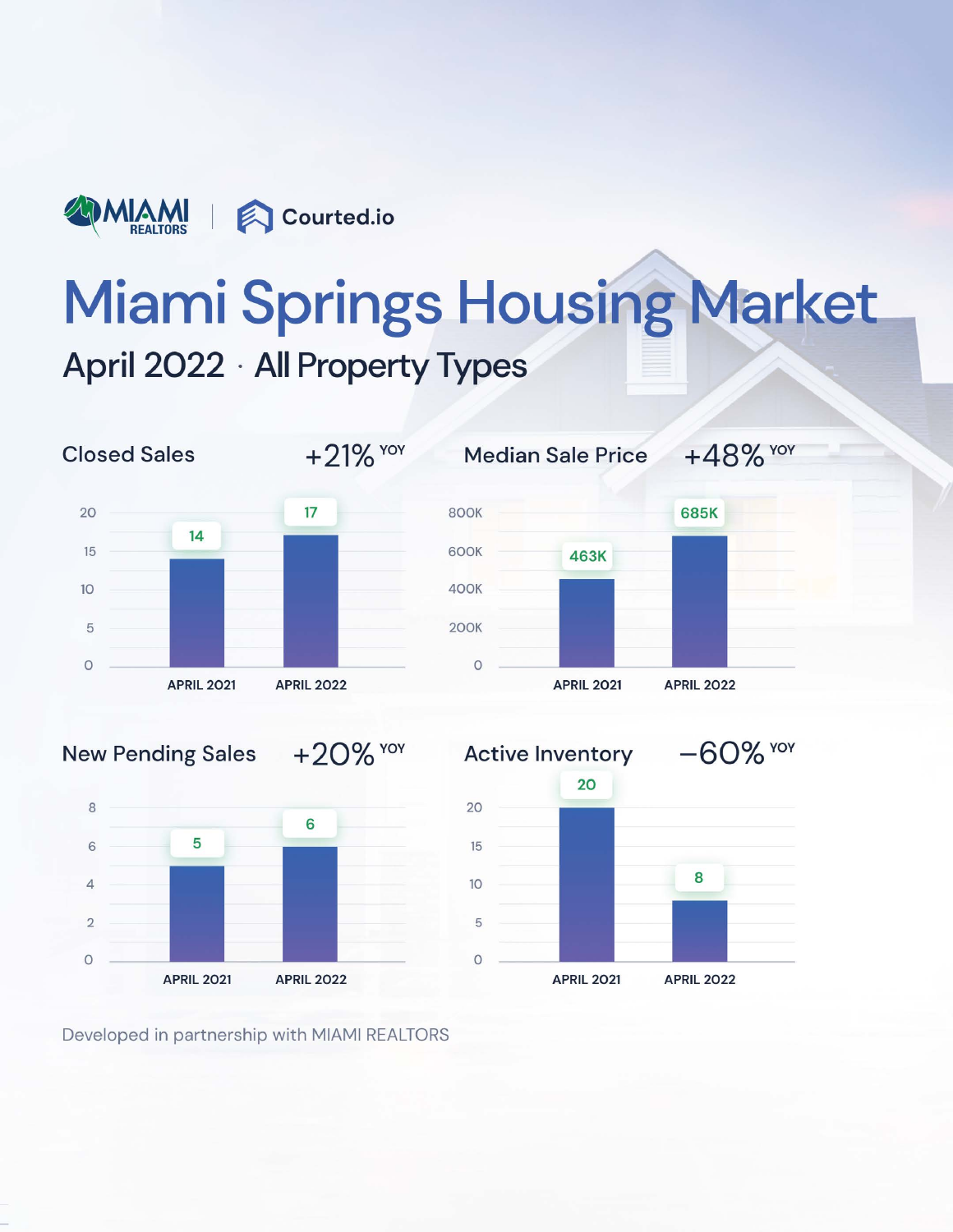

# City of Miami Springs

## April 2022 • All Property Types

17 **\$685,000** +21% from a year ago  $+48\%$  from a year ago

**\$11.7M** 8

Average Days on Market  $\overline{z}$  <br> New Pending Sales

**25 days** 6

down from 51 days a year ago  $+20%$  from a year ago

Developed in partnership with MIAMI REALTORS

Closed Sales **Median Sale Price** 

**Closed Dollar Volume**  $(S)$  **Active Inventory** 

+73% from a year ago  $-60\%$  from a year ago



合合 合合